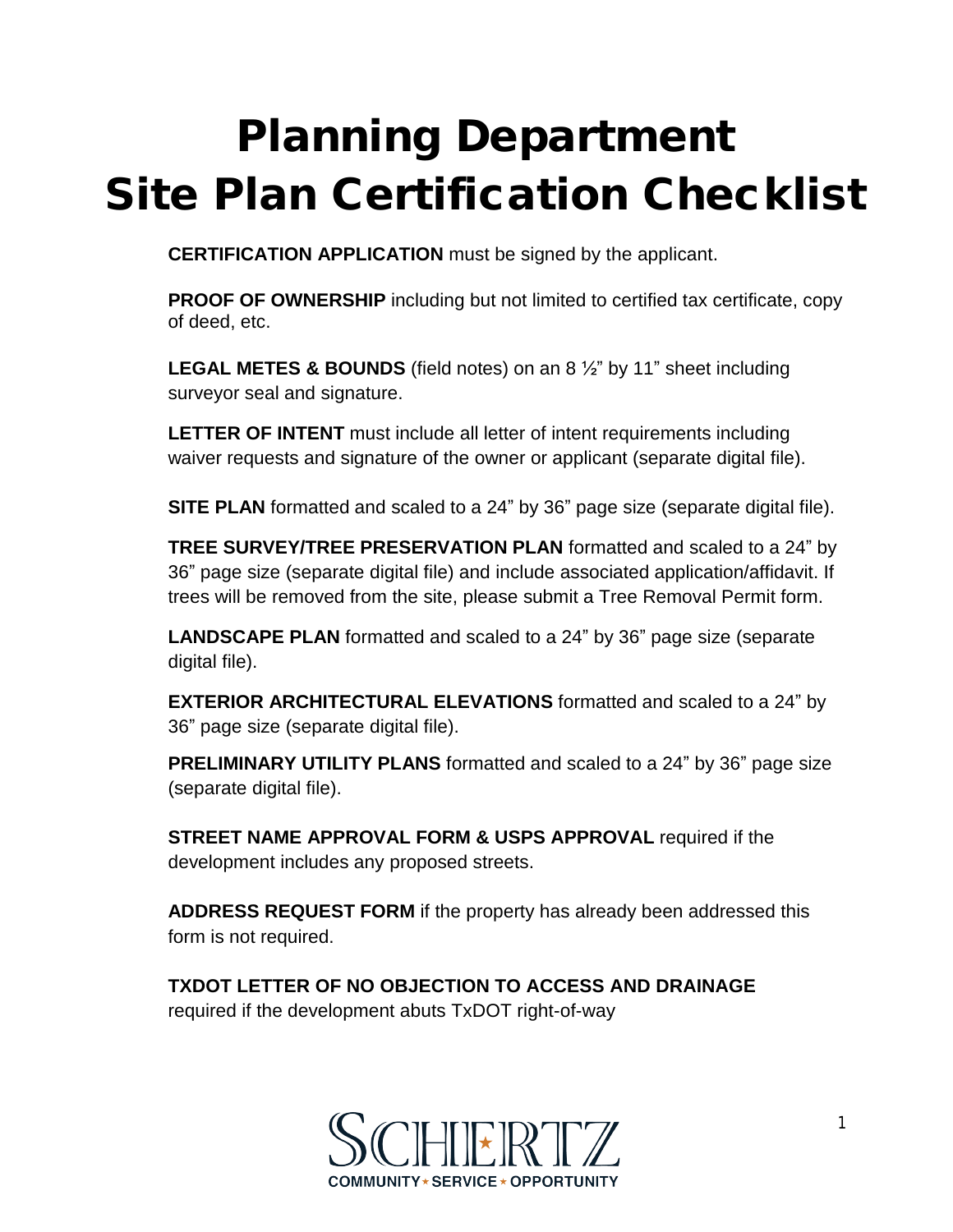## **LETTER OF INTENT REQUIREMENTS**

- Define acreage of subject property.
- Describe in detail the location of the property. (Example: *approximately 125 feet South of Main Street* or distance from an intersection.)
- Specify proposed uses with specific operations defined
- Square footage of proposed building.
- Please specify if the proposed development will be developed in phases.
- If there is going to be more than one use, will each use be operated and maintained by one owner (Example: Church and Daycare/School).
- Special considerations (i.e. requested waivers, or variances)
- Specify zoning district.
- The letter of intent must provide the signature and contact information of the owner or owners authorized agent.

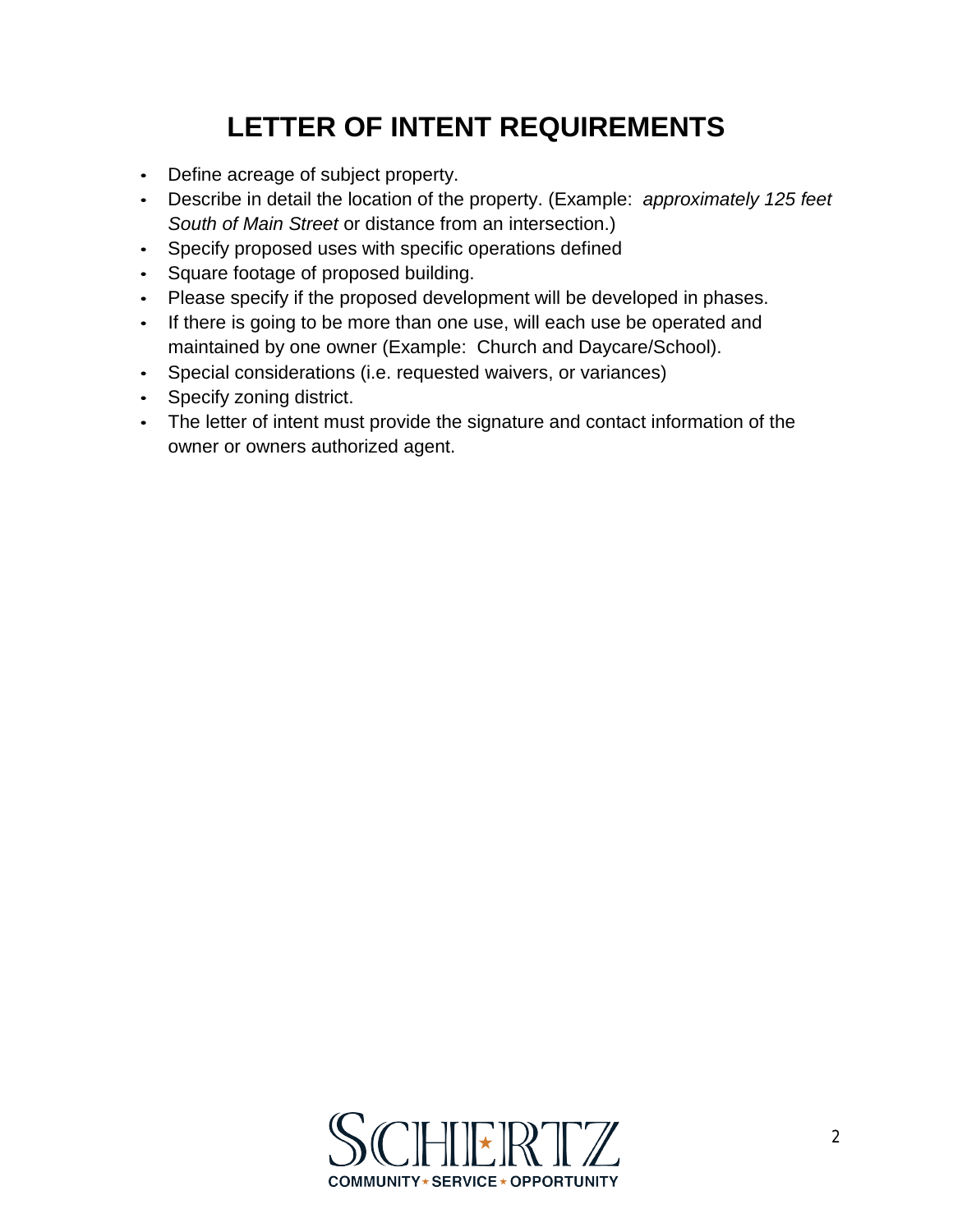## **SITE PLAN TECHNICAL CHECKLIST**

| <b>General Site Plan Sheet</b>                                                                                                                                                                         | <b>Applicant</b> |
|--------------------------------------------------------------------------------------------------------------------------------------------------------------------------------------------------------|------------------|
| Location map with north arrow and scale                                                                                                                                                                |                  |
| North arrow                                                                                                                                                                                            |                  |
| Graphic and written scale. Scale must be 1"=20' or as determined by the<br><b>Director</b>                                                                                                             |                  |
| Site boundaries with bearings and distances                                                                                                                                                            |                  |
| Title block located in the lower right hand corner containing the subdivision<br>name with block and lot number, and address                                                                           |                  |
| Name, address, and phone number of the property owner, applicant and<br>engineer                                                                                                                       |                  |
| Legend, if abbreviations or symbols are used                                                                                                                                                           |                  |
| Parking areas and structures with typical parking dimensions                                                                                                                                           |                  |
| Show wheel stops in parking stalls adjacent to sidewalks and landscaped<br>areas as required                                                                                                           |                  |
| Existing improvements within 200-feet of the subject property. (Buildings,<br>drives aprons, etc.)                                                                                                     |                  |
| Land use, zoning, subdivision name, recording information, and owner name<br>for adjacent properties                                                                                                   |                  |
| Location of any accessory items (kiosks, drop boxes, accessory structures,<br>etc.)                                                                                                                    |                  |
| Any existing or proposed easements                                                                                                                                                                     |                  |
| Identify all landscape areas by gray scaling or a unique identifier                                                                                                                                    |                  |
| Provide and complete the following note: According to Flood Insurance Rate<br>Map, Panel $\_\_\_\$ , dated $\_\_\_\$ , is located in zone(s) $\_\_\_\$ and is/is not<br>within the 100-year floodplain |                  |
| If floodplain exists on the property, identify the location of the FEMA 100-<br>year floodplain with elevation including finished floor elevation                                                      |                  |
| Distances between existing and proposed driveways                                                                                                                                                      |                  |
| Drive approach dimensions and radii                                                                                                                                                                    |                  |
| Show traffic flow arrows and dimensions of drive isles                                                                                                                                                 |                  |
| Show fire lanes with pavement widths, surface type, and radii of curves                                                                                                                                |                  |
| $\gamma$                                                                                                                                                                                               |                  |

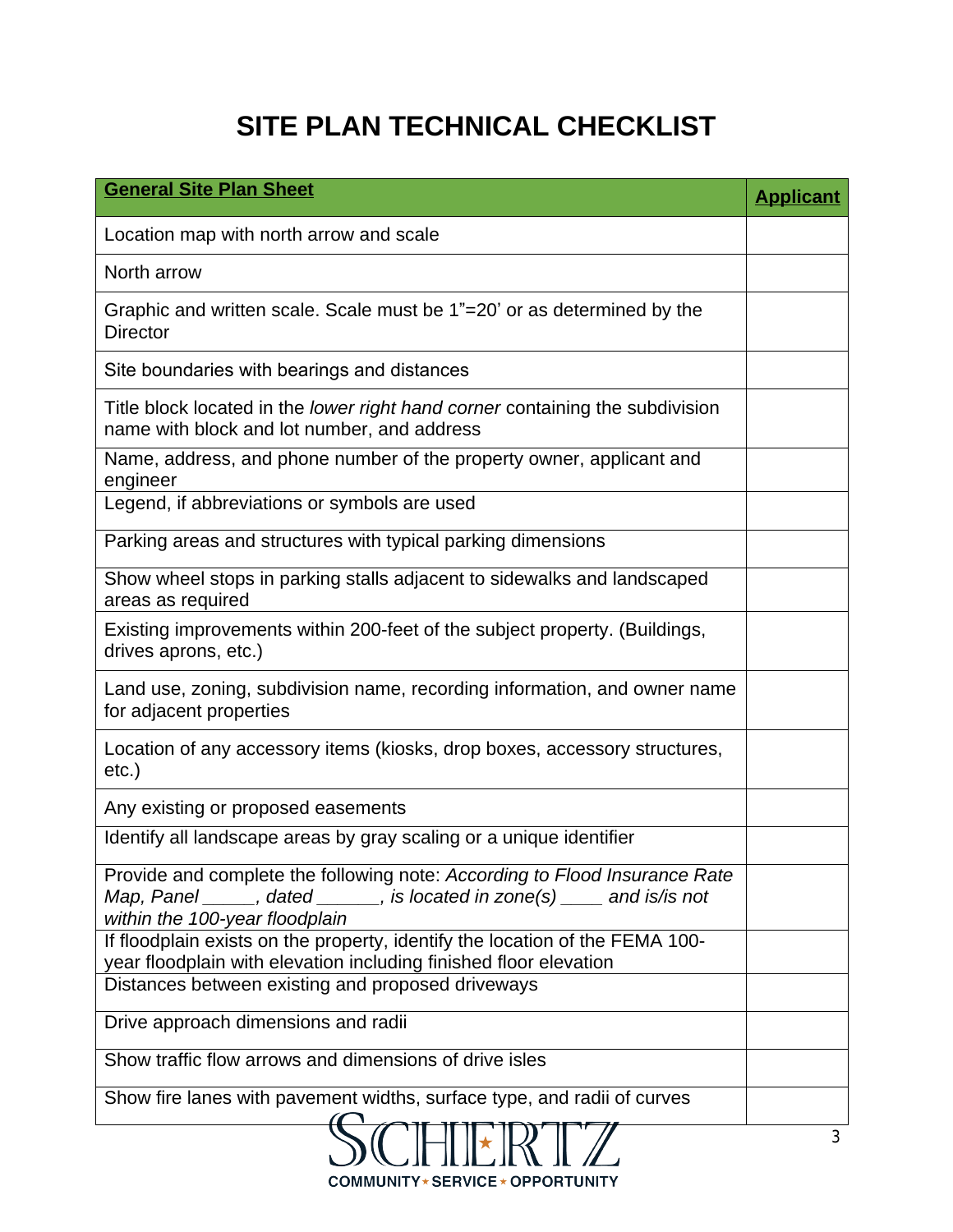| A site data summary table providing the following information:                                                                                                                                                          |                                                                                                                                                                    |                  |  |  |
|-------------------------------------------------------------------------------------------------------------------------------------------------------------------------------------------------------------------------|--------------------------------------------------------------------------------------------------------------------------------------------------------------------|------------------|--|--|
| $\circ$                                                                                                                                                                                                                 | Proposed Use (letter of intent is required)                                                                                                                        |                  |  |  |
| $\circ$                                                                                                                                                                                                                 |                                                                                                                                                                    |                  |  |  |
| $\circ$                                                                                                                                                                                                                 |                                                                                                                                                                    |                  |  |  |
| $\circ$                                                                                                                                                                                                                 | Square footage and percentage of impervious<br>coverage                                                                                                            |                  |  |  |
| $\circ$                                                                                                                                                                                                                 | Building area in square feet (separated by use)                                                                                                                    |                  |  |  |
| $\circ$                                                                                                                                                                                                                 | Building height (feet and number of stories)                                                                                                                       |                  |  |  |
| $\circ$                                                                                                                                                                                                                 | Floor area ratio (FAR)                                                                                                                                             |                  |  |  |
| $\circ$                                                                                                                                                                                                                 | Total parking with calculations separated by use:<br>required/ provided (EX: 44 required/ 45 provided)                                                             |                  |  |  |
| $\circ$                                                                                                                                                                                                                 | Number of handicap spaces: required/provided (per<br>ADA standards)                                                                                                |                  |  |  |
| $\circ$                                                                                                                                                                                                                 | Number of dwelling units and number of bedrooms for<br>multi-family developments (if applicable)                                                                   |                  |  |  |
| Provide a 2" by 4" blank rectangle for City Approval                                                                                                                                                                    |                                                                                                                                                                    |                  |  |  |
| Location of dumpster/ trash enclosure with dimensions (including height)<br>and materials. Dumpster enclosures must be a minimum of 12' by 12' by 8'<br>high constructed out of masonry material with solid metal gates |                                                                                                                                                                    |                  |  |  |
| Location and dimensions of sidewalks and ramps                                                                                                                                                                          |                                                                                                                                                                    |                  |  |  |
| Any additional information as deemed necessary to adequately evaluate the<br>site plan                                                                                                                                  |                                                                                                                                                                    |                  |  |  |
| <b>Architectural Elevation Sheets</b>                                                                                                                                                                                   |                                                                                                                                                                    | <b>Applicant</b> |  |  |
|                                                                                                                                                                                                                         | <b>Articulation requirements can be found in Section 21.9.5 Exterior</b><br><b>Construction and Design Standards of the Unified Development Code</b>               |                  |  |  |
| of $1" = 20'$                                                                                                                                                                                                           | Provide an elevation of all four sides of the building at an architectural scale                                                                                   |                  |  |  |
| Provide horizontal and vertical dimensions of each elevation including all                                                                                                                                              |                                                                                                                                                                    |                  |  |  |
| articulations<br>Label each elevation using cardinal directions                                                                                                                                                         |                                                                                                                                                                    |                  |  |  |
| Label building materials and colors                                                                                                                                                                                     |                                                                                                                                                                    |                  |  |  |
| Identify Building Design Category (Industrial, Commercial, Office/Public, or                                                                                                                                            |                                                                                                                                                                    |                  |  |  |
| Multi-Family)                                                                                                                                                                                                           |                                                                                                                                                                    |                  |  |  |
| <b>Landscape Sheet</b>                                                                                                                                                                                                  |                                                                                                                                                                    |                  |  |  |
|                                                                                                                                                                                                                         | Landscaping requirements can be found in Section 21.9.7 Landscaping and $\left(\begin{array}{c} \begin{matrix} \bullet \end{matrix} \\ \bullet \end{array}\right)$ | 4                |  |  |

**COMMUNITY\*SERVICE\*OPPORTUNITY**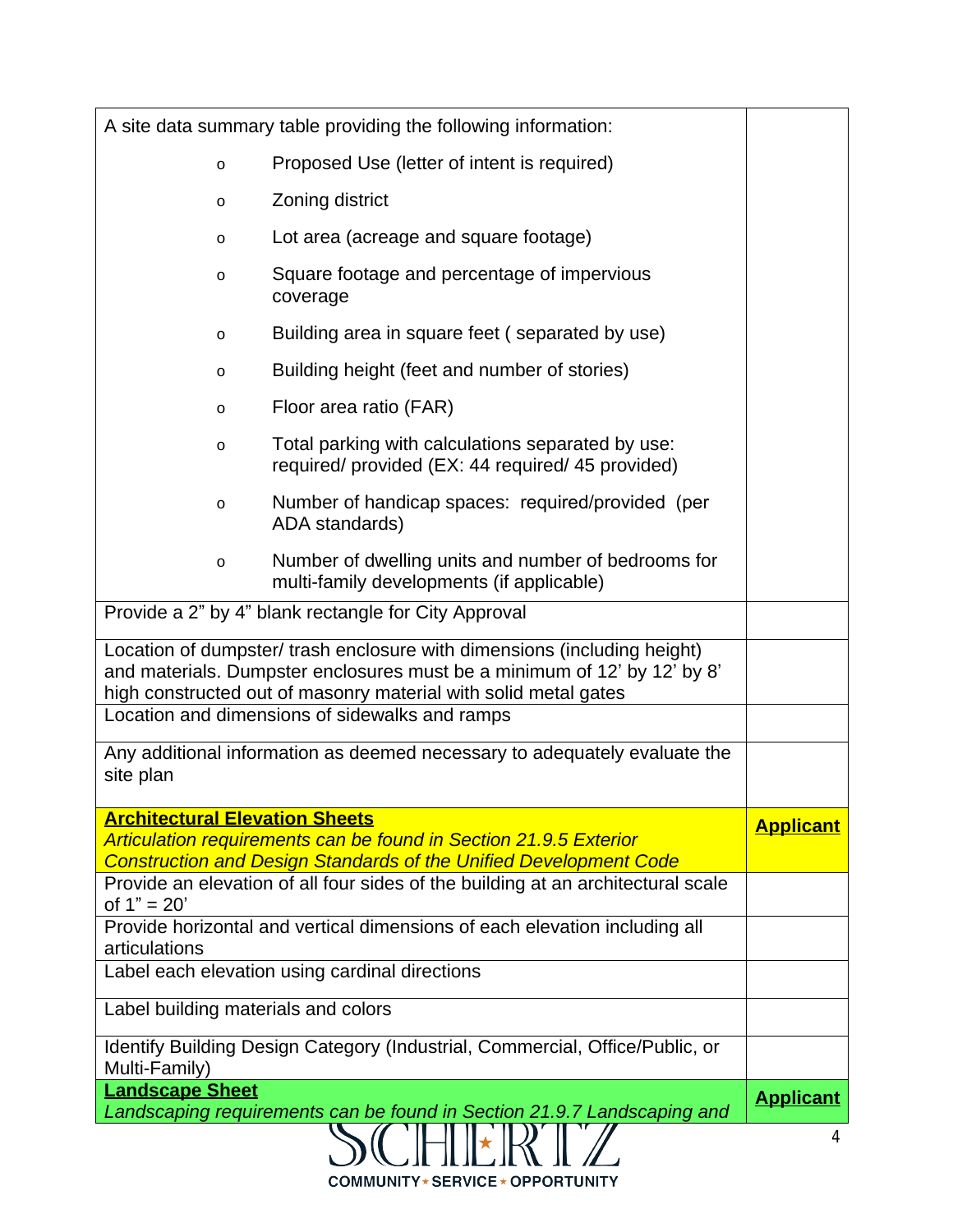| 21.14.3 Additional Design requirements of the Unified Development Code                                                                                                                                                      |  |
|-----------------------------------------------------------------------------------------------------------------------------------------------------------------------------------------------------------------------------|--|
| <b>Show North Arrow</b>                                                                                                                                                                                                     |  |
| Graphic and written scale. Scale must be 1"=20' or as determined by the<br><b>Director</b>                                                                                                                                  |  |
| Location, size, and species of all trees to be preserved                                                                                                                                                                    |  |
| Location of all plant and landscaping material to be used, including plants,<br>paving, benches, screens, fountains, statues, earthen berms, or other<br>landscape features                                                 |  |
| Species, size, spacing, and quantities of all plant material to be used in a<br>tabular form                                                                                                                                |  |
| Note on the plan stating that all required landscape areas shall be<br>maintained with an automatic underground irrigation system                                                                                           |  |
| Square footage and percentage of total site that is landscaped                                                                                                                                                              |  |
| Number of required trees on site and number of provided trees                                                                                                                                                               |  |
| Location of all proposed and existing easements. Show the location of all<br>overhead and underground utility lines. A minimum distance of 8' must be<br>maintained between the underground utility lines and the plantings |  |
| Planter islands are required every twelve (12) parking spaces and at the<br>terminus of all parking rows                                                                                                                    |  |
| Parking lots and vehicular use areas shall be screened from all properties<br>and abutting public right-of-way                                                                                                              |  |
| Trees shall be planted adjacent to any public right-of-way and the average<br>density is based on the classification of the roadway                                                                                         |  |
| Additional information as deemed necessary to adequately evaluate the<br>landscape plan                                                                                                                                     |  |

| <b>Tree Preservation / Mitigation Sheet</b><br>Tree Preservation and Mitigation requirements can be found in Section |  |  |
|----------------------------------------------------------------------------------------------------------------------|--|--|
| 21.9.9 Tree Preservation and Mitigation of the Unified Development Code<br><b>Show North Arrow</b>                   |  |  |
|                                                                                                                      |  |  |

**COMMUNITY\*SERVICE\*OPPORTUNITY**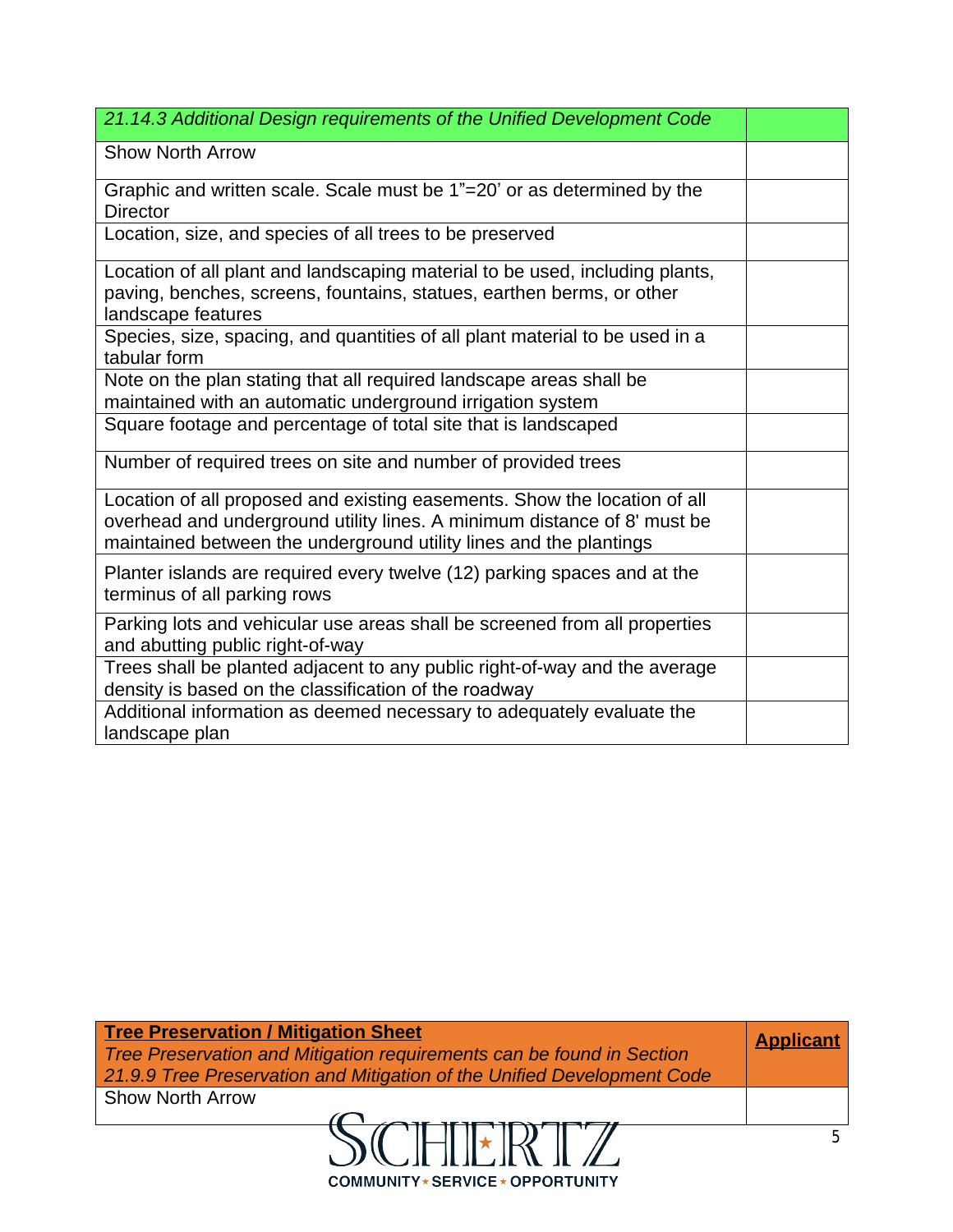| Graphic and written scale. Scale must be 1"=20' or as determined by the<br><b>Director</b>                                                        |                                                                                                       |            |        |          |         |          |  |
|---------------------------------------------------------------------------------------------------------------------------------------------------|-------------------------------------------------------------------------------------------------------|------------|--------|----------|---------|----------|--|
| A tree preservation / mitigation summary table providing the following<br>information:                                                            |                                                                                                       |            |        |          |         |          |  |
| No.                                                                                                                                               | <b>Type/Species Tree</b>                                                                              | <b>DBH</b> | Remove |          |         | Preserve |  |
|                                                                                                                                                   |                                                                                                       |            | Exempt | Mitigate | Replace |          |  |
| 1 <sub>1</sub>                                                                                                                                    |                                                                                                       |            |        |          |         |          |  |
| 2.                                                                                                                                                |                                                                                                       |            |        |          |         |          |  |
| 3.                                                                                                                                                |                                                                                                       |            |        |          |         |          |  |
|                                                                                                                                                   | <b>Total Inches</b>                                                                                   |            |        |          |         |          |  |
| <b>Total Mitigation Fee Due</b>                                                                                                                   |                                                                                                       |            |        |          |         |          |  |
| *Please note that 25% of all mitigatable protected class and heritage class<br>trees must be preserved.                                           |                                                                                                       |            |        |          |         |          |  |
| *Please note that all Protected Class Trees $(87 - 247)$ are mitigated at a 1:1<br>DBH inch ratio.                                                |                                                                                                       |            |        |          |         |          |  |
|                                                                                                                                                   |                                                                                                       |            |        |          |         |          |  |
|                                                                                                                                                   | *Please note that all Heritage Class Trees (24" and larger) are mitigated at a<br>3:1 DBH inch ratio. |            |        |          |         |          |  |
|                                                                                                                                                   | Location of all trees eight (8) inches and larger to be preserved or removed                          |            |        |          |         |          |  |
| If floodplain exists on the property, identify the location of the FEMA 100-<br>year floodplain with elevation including finished floor elevation |                                                                                                       |            |        |          |         |          |  |
| Location of all proposed and existing easements. Show the location of all<br>overhead and underground utility lines.                              |                                                                                                       |            |        |          |         |          |  |
| Legend, if abbreviations or symbols are used                                                                                                      |                                                                                                       |            |        |          |         |          |  |